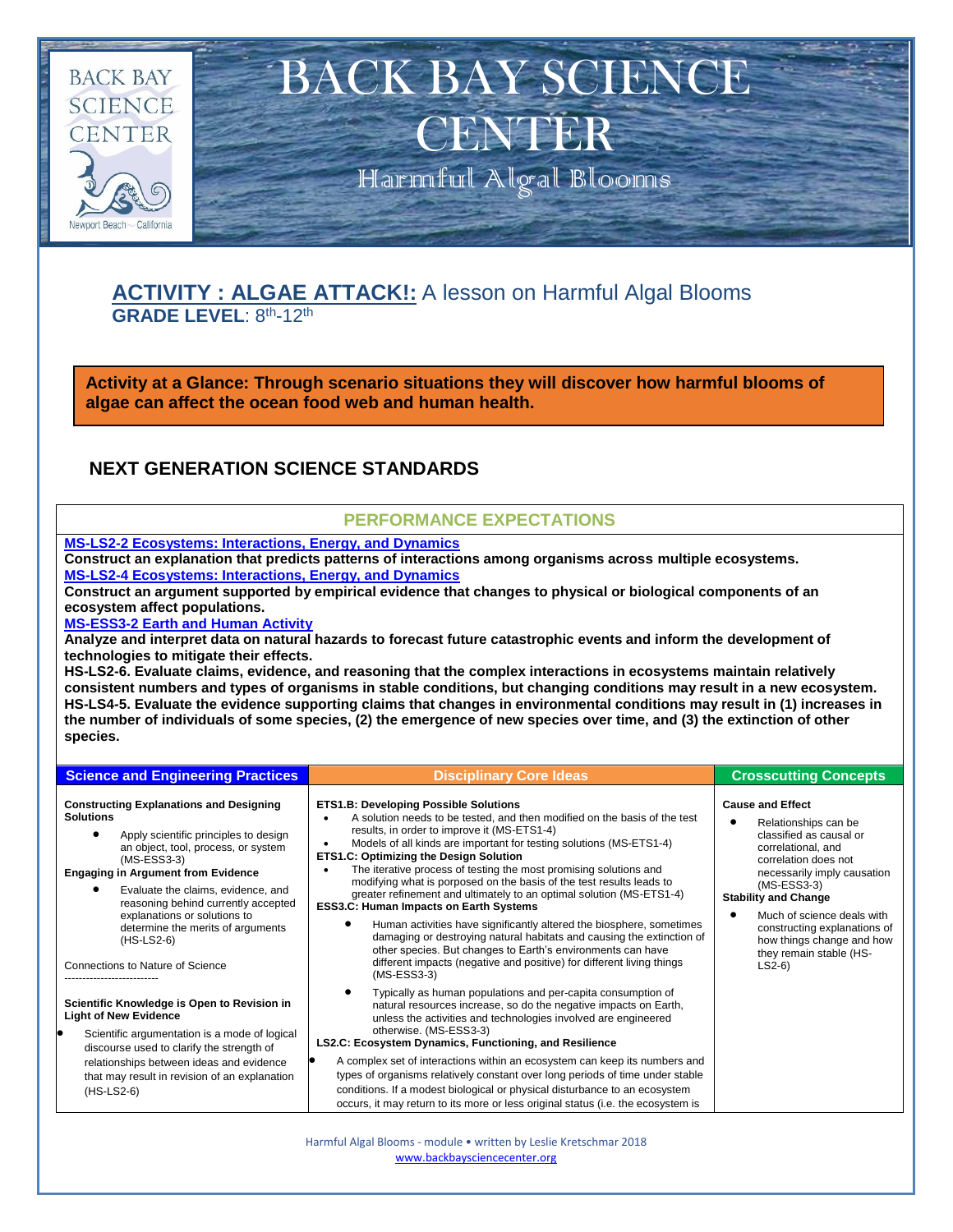# Back Bay Science Center Harmful Algal Blooms

resilient), as opposed to becoming a very different ecosystem. Extreme fluctuations in conditions or the size of any population, however, can challenge the functioning of ecosystems in terms of resources and habitat availability (HS-LS2-6)

#### **Ocean Literacy Principle 5: The ocean supports a great diversity of life and ecosystems**

- **A-** Ocean life ranges in size from the smallest living things, microbes, to the largest animal on Earth, blue whales.
- **B-** Most of the organisms and biomass in the ocean are microbes, which are the basis of all ocean food webs. Microbes are the most important primary producers in the ocean. They have extremely fast growth rates and life
	- cycles, and produce a huge amount of the carbon and oxygen on Earth.

#### **Ocean Literacy Principle 6: The ocean and humans are inextricably interconnected.**

**C-** Humans effect the ocean in a variety of ways. Laws, regulations, and resource management affect what is taken out and put into the ocean. Human development and activity leads to pollution (point source, non-point source, and noise pollution), changes to ocean chemistry (changes to the beaches, shores, and rivers). In addition, humans have removed most of the large vertebrates from the ocean.

> HABs • written by Leslie Kretschmar 2020 [www.backbaysciencecenter.org](http://www.backbaysciencecenter.org/)

2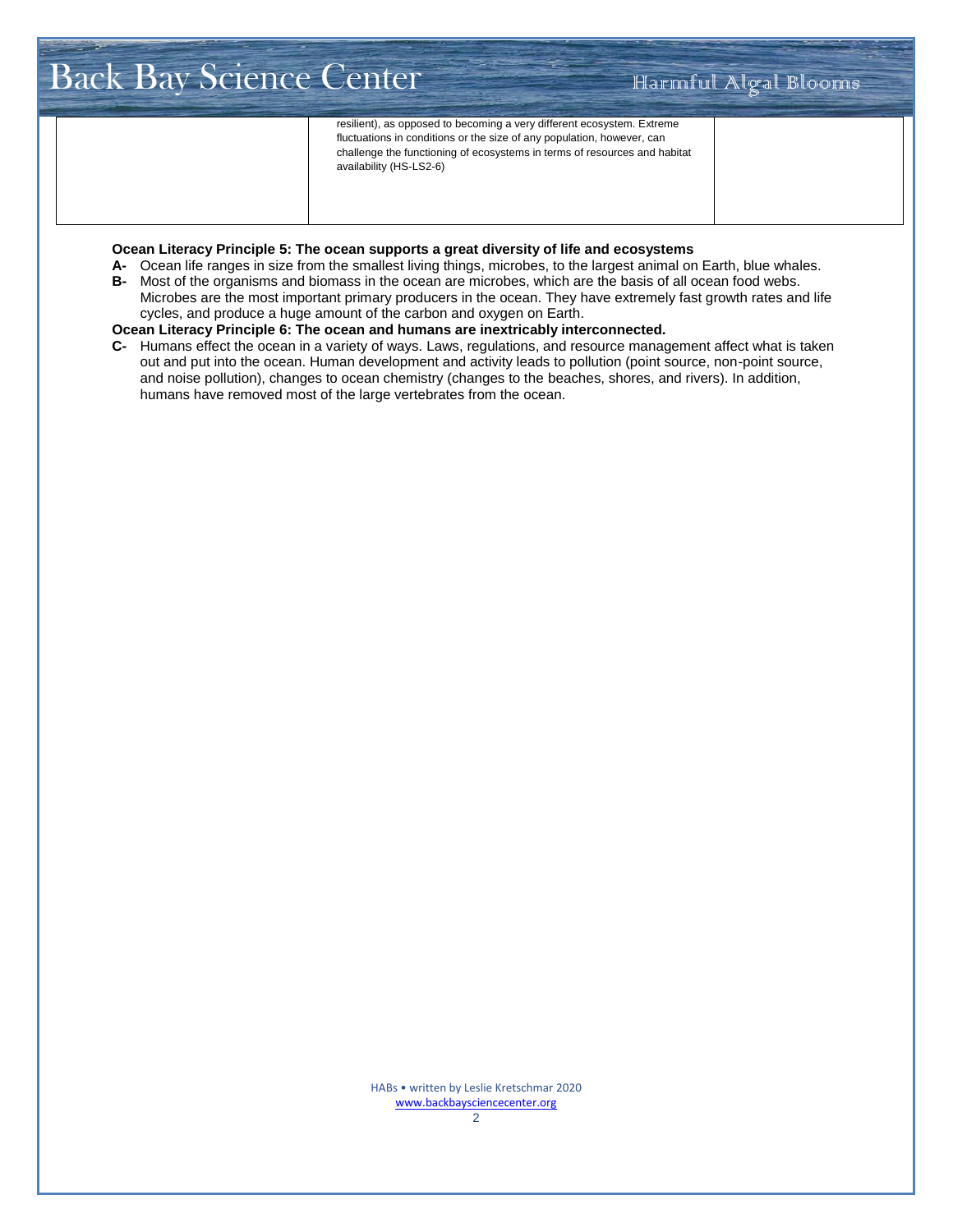# Back Bay Science Center Harmful Algal Blooms



### **TEACHING GUIDE – HARMFUL ALGAL BLOOMS**

**ACTIVITY: Algae Attack!**

#### OBJECTIVES:

Students will be able to:

Explain how the presence and abundance of plankton can affect entire ecosystems and sources of pollution.

- - - - - - - - - - - - - - - - - - - - - - - - - - - - - - - - - - - - - - - - - - - - - - - - - - - - - - - - - - - - - - - -

#### MATERIALS: (Print materials)

HABs analysis questions (optional) Patient scenarios A,B,C,D Shellfish poisoning symptoms dichotomous key Plankton identification card Marine bioaccumulation and biomagnification worksheet

#### KEY TERMS:

Algal Bloom Anoxic Biomagnification Bioaccumulation Cellular Respiration Chloroplast Flagella Holoplankton Meroplankton Morphology Organism Phytoplankton Photosynthetic Plankton Primary Producer Thermocline Trophic Level Water Column Zooplankton Productivity Harmful algal blooms Diarrhetic Shellfish Poisoning Amnesic Shellfish Poisoning Nuertoxic Shellfish Poisoning Paralytic Shellfish Poisoning

> HABs • written by Leslie Kretschmar 2020 [www.backbaysciencecenter.org](http://www.backbaysciencecenter.org/) 3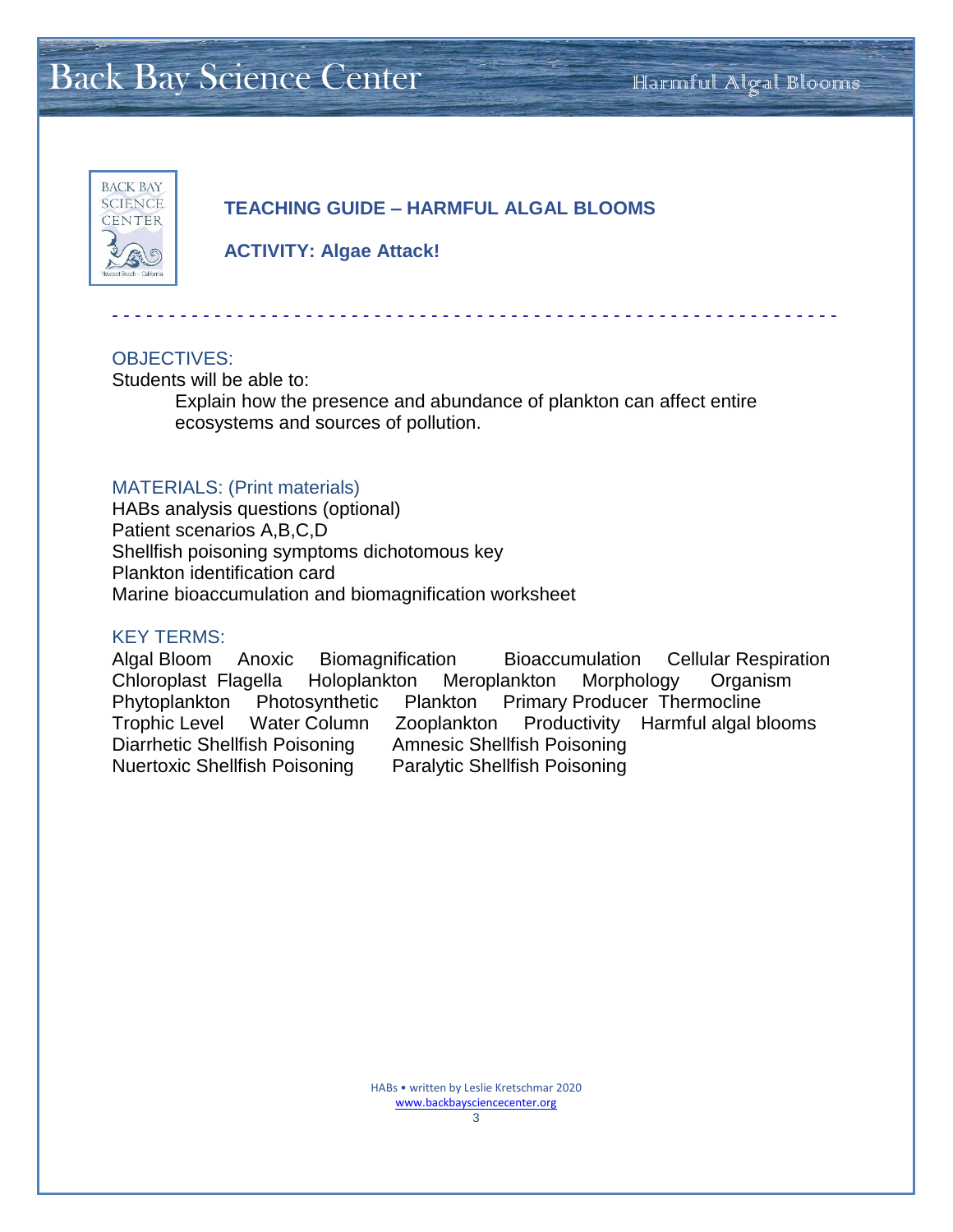# Back Bay Science Center Harmful Algal Blooms

### TEACHING METHOD:

#### **Engage your student :**

"*What are the two main types of plankton?*" "*Which type is a producer and which is a consumer?"* A: phytoplankton are producers. Like plants, they make their own food through photosynthesis. Zooplankton are animals and consume other zooplankton or phytoplankton. "*How does pollution affect phytoplankton?"* Like plants, phytoplankton need: sunlight, carbon dioxide, water, and nutrients to grow. Nutrients are typically the limiting factor for phytoplankton. If humans introduce excess nutrients through pollution, we sometimes see population explosions, or "blooms" of phytoplankton.

*"What are some sources of pollution?"* A: runoff of pollution from land, industrial waste, cleaning chemicals, fertilizers.

#### **NOTE: \*the students might not know the answers to these engagement questions, which is ok! By the end of the lesson they should have a better understanding of the overriding concepts.**

#### **Let your student explore:**

Students will read the background section. Then help them with the Marine Bioaccumulation and Biomagnification Worksheet. They will then use the dichotomous key to diagnose a hypothetical Patient's illness (scenarios A,B,C,and D). This will help them to discover the species of plankton that caused their "patient's" illness. They can then read the plankton ID card to find out what type of toxin is produced by the species of plankton that they had discovered. Use the Marine Bioaccumulation and Biomagnification worksheet to emphasize the concepts of bioaccumulation and biomagnification.

#### **Explain & Expand:**

After completing the activity, your student should be able to explain to you the importance of plankton in the ocean food web, as well as what happens when some species of phytoplankton form blooms.

**Evaluate their understanding:** What species of phytoplankton cause each type of poisoning? **Amnesic shellfish poisoning** : Psuedo-nitzschia. **Neurotoxic shellfish poisoning**: Karenia brevis **Diarrhetic Shellfish Poisoning**: Dinophysis **Paralytic shellfish poisoning:** Alexandrium What is the name of the toxin that causes that poisoning? **Amnesic shellfish poisoning** : domoic acid **Neurotoxic shellfish poisoning**: brevetoxins **Diarrhetic Shellfish Poisoning:** okadaic acid **Paralytic shellfish poisoning:** saxitoxins Are there ways that humans could potentially help mitigate HABs or reduce the number of events? A: Answers will vary.

> HABs • written by Leslie Kretschmar 2020 [www.backbaysciencecenter.org](http://www.backbaysciencecenter.org/) 4